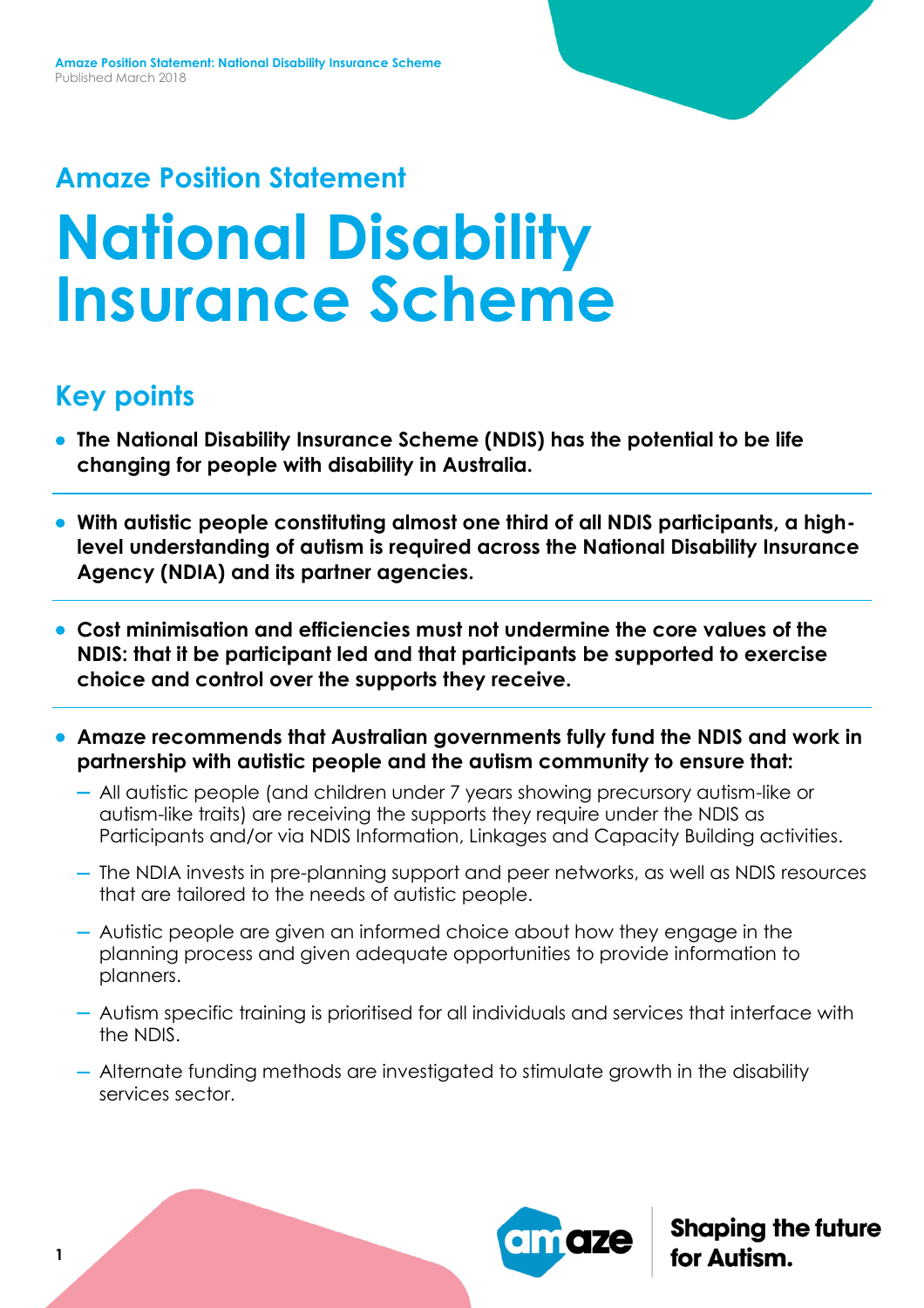# **1. Background.**

The National Disability Insurance Scheme (NDIS) is the largest social reform in Australia since Medicare. It represents an outstanding opportunity to address failures in current disability care and support systems, with a fundamental paradigm shift from a ration based system to a rights based framework.

The NDIS will provide all eligible Australians under the age of 65, who have a permanent and significant disability, with the reasonable and necessary supports they need to enjoy an ordinary life.**<sup>1</sup>** It aims to provide individualised packages of support to people with disability, and enable choice and control over the design and delivery of those supports.**2** It also aims to ensure that all people with disability are connected into more accessible and inclusive communities, and maximise mainstream services through NDIS Information, Linkages and Capacity Building activities.**<sup>3</sup>**

To most effectively and efficiently meet the needs of autistic people, the NDIS must be:

- People centred informed by autistic people and their families/carers;
- For ALL autistic people;
- Maximise choice and control; and
- Delivered in adherence to insurance principles.

#### **2. The NDIS must be people centred – informed by autistic people and their families/carers.**

The NDIS is person centred, with a general principle that people with disability should be involved in all decision-making processes that affect them (involving their families, carers, supporters or nominees if suitable) and where possible, make decisions for themselves.**<sup>4</sup>**

Currently, 27% of all NDIS participants, and 47% of participants aged 0 – 14identify autism as their primary diagnosis. **<sup>5</sup>** Accordingly, the NDIS must have an 'autism specific' approach to provide efficiencies in how the scheme works for autistic individuals and provide for their specific needs.**<sup>6</sup>** It is essential that autistic people are empowered to set their own goals, be involved in every step of the NDIS planning process, and exercise self-determination through choice and control over their support services.

The large numbers of autistic people accessing the scheme, their families/carers and the autism sector must also be engaged by the Commonwealth Government and National Disability Insurance Agency (NDIA) on all aspects of the NDIS's ongoing development and implementation. The lived experience of autism and the experiences of autistic people accessing the NDIS must help shape the scheme into the future.

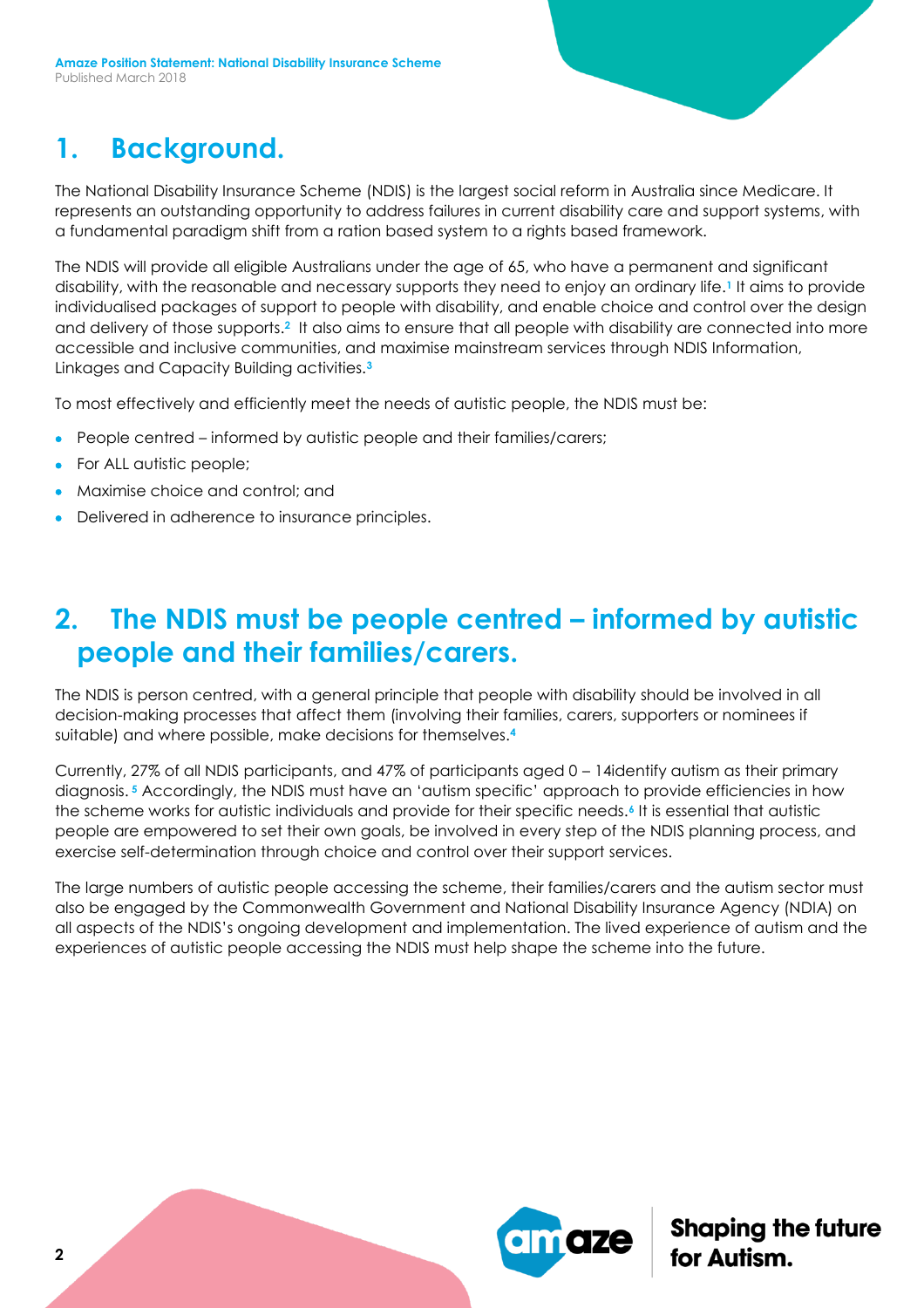**Amaze Position Statement: National Disability Insurance Scheme** Published March 2018

# **3. The NDIS must be for ALL autistic people**

The NDIS must meet the diverse disability support needs of ALL autistic people; of all ages, all types/levels of support need and wherever they live across Australia.

Many autistic people will be eligible to access the scheme as an NDIS participant and access an individual package of funded supports. To become an NDIS participant, an eligible person must be under 65 years of age and have substantially reduced functional capacity.**7** Eligible children under 7 years of age with an early diagnosis of autism or showing early signs of autism should always meet the eligibility requirements to enter the Early Childhood Early Intervention NDIS gateway and facilitated to access appropriate autism specific and evidence based supports after diagnosis.**<sup>8</sup>**

An autistic person that does not meet the eligibility requirements, i.e. if their autistic characteristics are assessed by the NDIA as not substantially reducing their functional capacity, will not receive an individualised NDIS support package. However, the NDIS must support that person by providing access to information and resources, and building the capacity of mainstream services and the broader community to meet their needs, through NDIS Information, Linkages and Capacity Building funded activities.**<sup>9</sup>** If that person experiences episodic reductions in their functional capacity as a result of their disability at certain times in their life, i.e. during transitions from primary school to secondary school and/or from secondary school to adult life, there should be options for that person to enter, exit and re-enter the scheme quickly, seamlessly and as required.

Given the large numbers of autistic people accessing the scheme, all individuals and organisations that interface with NDIS participants should be required to demonstrate or build a sound level of autism related knowledge and skill.**10** In particular, Local Area Co-ordinators, Early Childhood Early Intervention Access Partners, NDIA planners and NDIA staff should understand the vast range of support needs autistic people may have and be able to access higher level/specialist autism expertise when required. The NDIA should be informed by autistic people and utilise expertise from within autism specialist organisations, including by ensuring their involvement in the planning process. **<sup>11</sup>**

A skilled general workforce that understands the wide range of supports autistic people may need, and how to provide that support, is also crucial. This extends beyond those providing higher skilled roles such as allied health professionals, through to all staff working with autistic people in residential housing, day centres and staff providing other personal care and support.

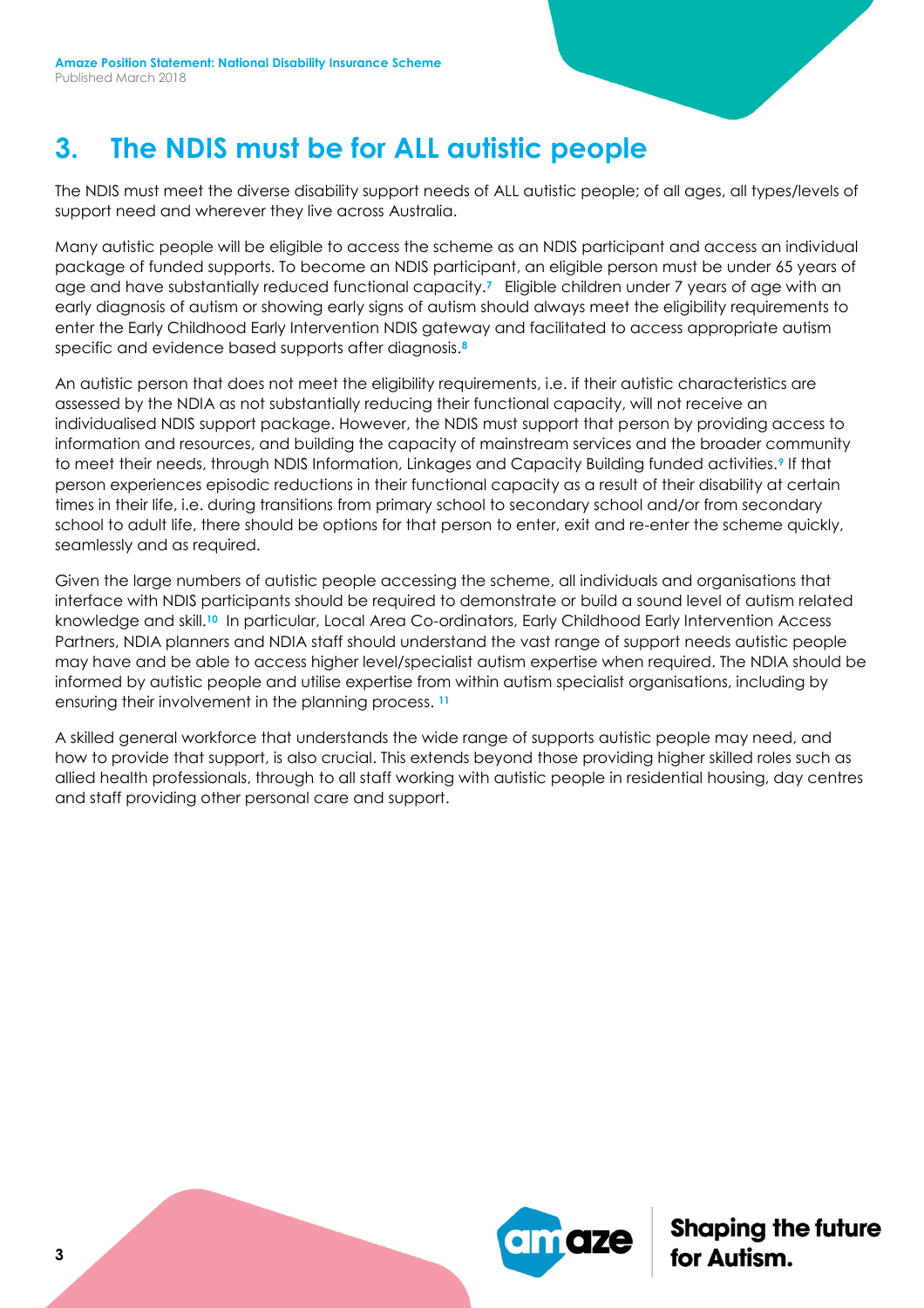# **4. The NDIS must maximise choice and control**

A core object of the NDIS is that it should enable people with disability to exercise choice and control in the pursuit of their goals and the planning and delivery of their supports. **<sup>12</sup>** Choice and control, and indeed the sustainability of the NDIS, requires concerted development in both the supply and demand sides of the NDIS market.

On the demand side, NDIS participants and their families must be empowered to be strong self-advocates. They must demand quality and innovation in NDIS planning and administration, as well as quality support service provision. In particular, participants and/or their families/carers must have access to transparent, clear, comprehensive and up-to-date information about the planning process and reasonable and necessary supports.**<sup>13</sup>** This information should be tailored to the needs of different audiences, including autistic people, and disaggregated by gender and life stages. Participants and their families/carers must be permitted to choose how they engage in the planning process, i.e. whether in person, by phone, by email or a combination of these methods. Adequate time must be provided during planning meetings or discussions to enable autistic participants to process questions and provide information. Participants should be permitted to provide any subsequent information via a further planning meeting, phone discussion or email (or combination of these methods) if required. Consistency across planners and how plans are developed and reviewed is also urgently needed.

Ongoing funding for Disability Support Organisations (DSO) is also essential to continue providing preplanning workshops and peer support, including specialised support for autistic people. Amaze has been working as a DSO for the last 24 months and has observed the significant benefits of facilitated pre-planning and peer supported workshops. An early evaluation of DSO workshops has found that they are having a positive impact, specifically around the areas of disseminating NDIS information and building NDIS readiness, creating positive social and community inclusion and cohesion, and improving senses of selfdetermination.**<sup>14</sup>**

On the supply side, a significant increase in the quantity, quality, range and responsiveness of disability supports is required to meet rising demands.**<sup>15</sup>** In particular, accessing services in regional and remote locations for autistic people is currently very difficult, with people often reporting to Amaze having to travel many hours to access specialist services. In the short term, Australian governments and the NDIA must take a coordinated approach to stimulating growth in this sector. For example, by supporting workforce development and investigating alternative methods, such as an element of block funding for services in regional areas.**16** Emerging research also supports the efficacy of delivering therapeutic services to remote locations via videoconferencing facilities. Ongoing price regulation of disability supports is necessary to ensure the continued market supply of disability supports, and that participants receive value for money.**<sup>17</sup>**

Choice and control for autistic people can only exist if they have access to a range of service providers with sound knowledge and skills in autism.

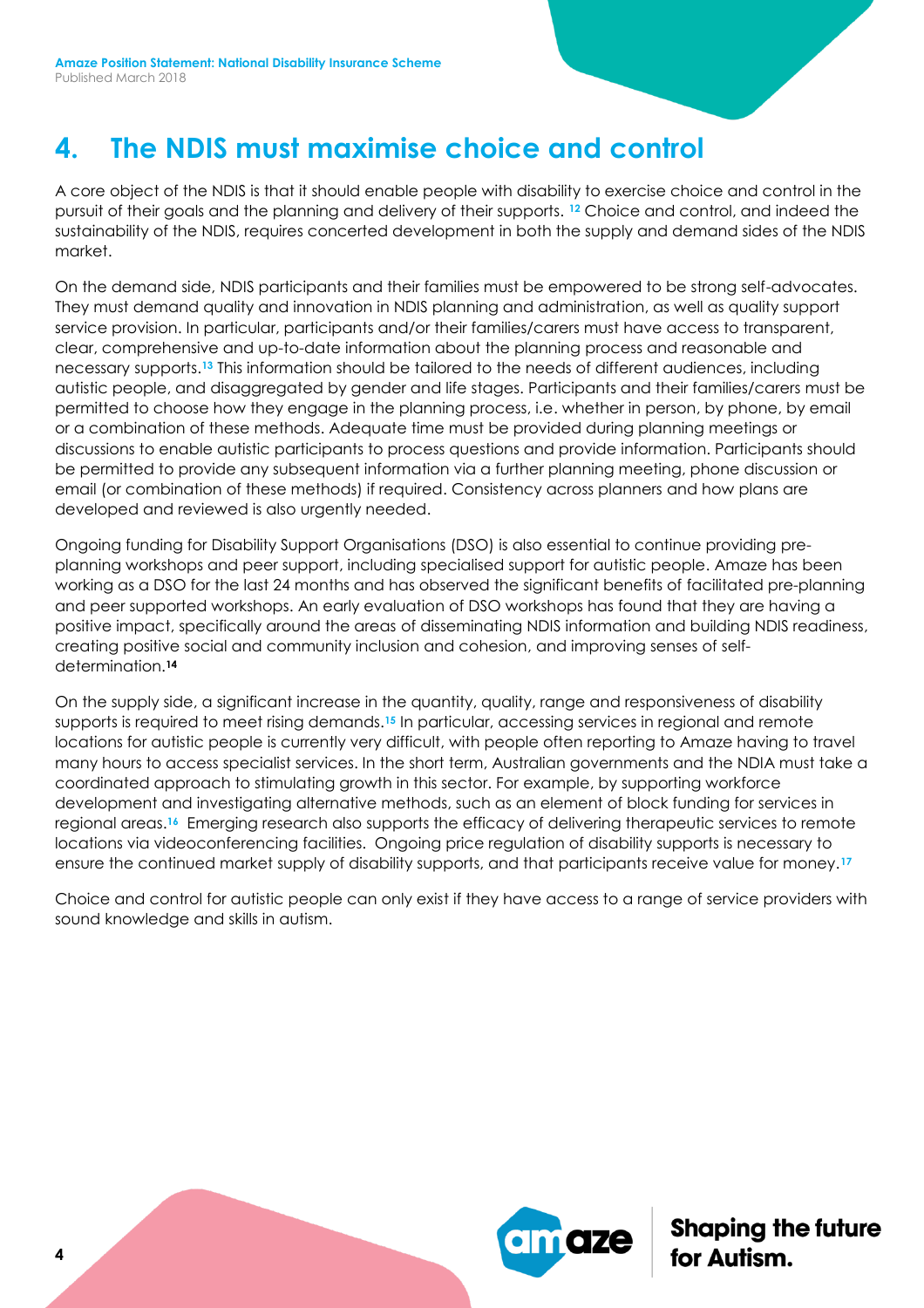#### **5. The NDIS must be delivered in adherence to insurance principles.**

The NDIS is underpinned by insurance principles of investing early to increase a participant's economic, social and community participation. It aims to improve long term outcomes while reducing long term costs to the scheme, governments and the broader community.

The NDIA is currently facing significant cost pressures, with a projection that by 2019-20 the NDIS will cost about \$22 billion each year.**<sup>18</sup>** In 2011, the annual social and economic costs of autism in Australia was estimated between \$8.1 billion and \$11.2 billion, with the most significant costs arising from reduced employment and the cost of informal care for autistic adults. **19**

However, there is strong evidence that the economic gains of a fully implemented NDIS will far exceed its costs. For example, in 2011 the Productivity Commission estimated that a reasonable increase in employment for people with disabilities to 220,000 by 2050 would yield an economic benefit of around \$32 billion in that year alone. **<sup>20</sup>**

If the NDIS is not fully funded to enable autistic people to receive the cost-effective evidence based supports they need now, their life outcomes will be severely impacted. The social and economic costs of autism, together with the costs of the NDIS, will also continue to rise.**<sup>21</sup>**

Systematic reviews of the evidence clearly demonstrate that intensive early intervention support for autistic children is key to increasing their developmental trajectory over their lifetime, allowing them to be as independent as possible and participate to their full potential in education, employment and their community.**<sup>22</sup>** Current evidence shows that children must be supported to access high quality, multidisciplinary, family centred therapies, individually tailored to each child's (and family's) unique needs in line with evidence based best practice for guidelines for autistic children. **<sup>23</sup>** Further research, including by and with autistic people, is encouraged to further develop existing guidelines and recommendations.

In the case of children showing precursory autism-like traits or autism-like traits, there should be no delay in a diagnosis of autism being facilitated with the assistance of an Early Childhood Early Intervention partner to ensure that autism specific evidence based interventions and supports can be accessed as soon as possible.

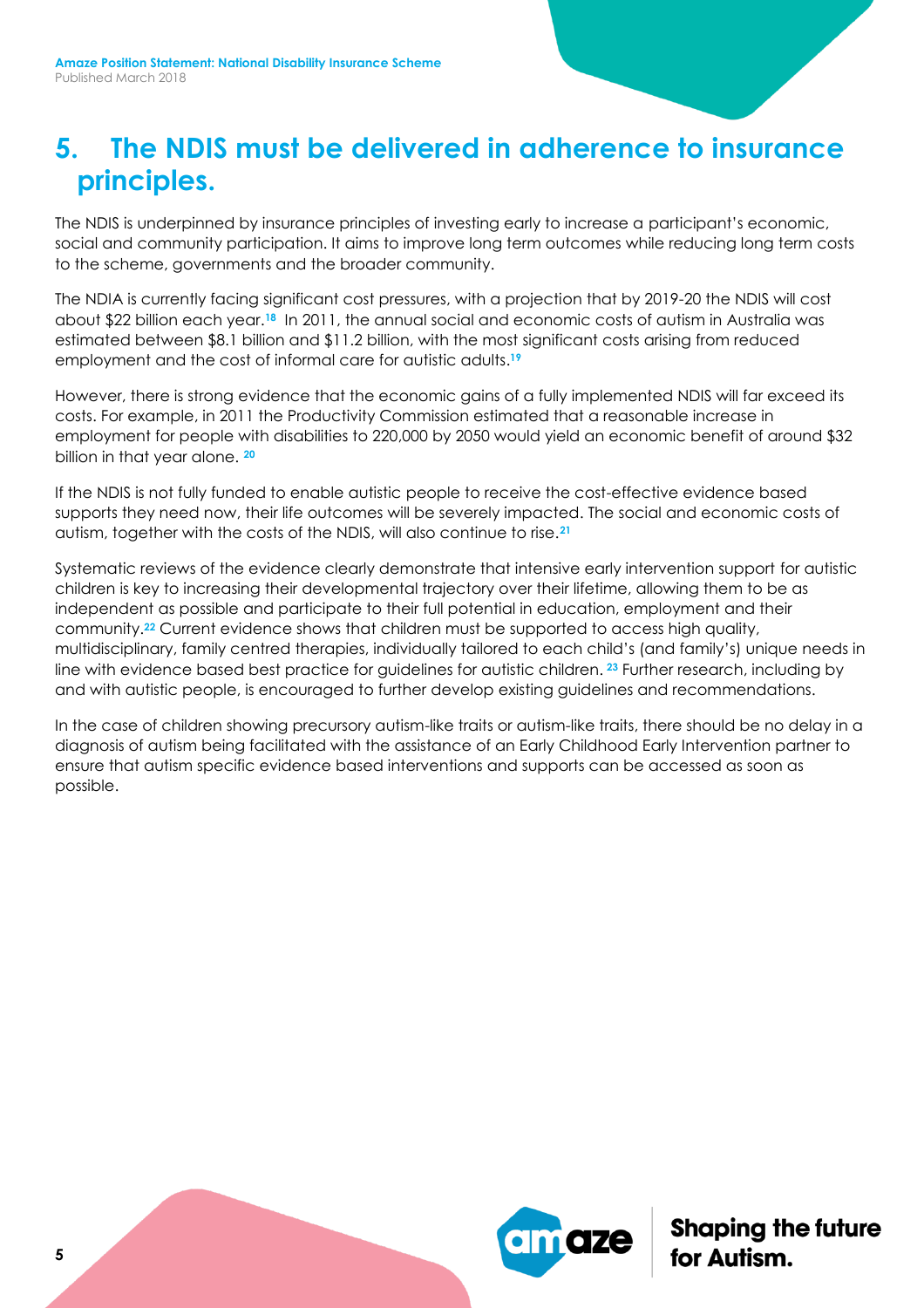**Amaze Position Statement: National Disability Insurance Scheme** Published March 2018

## **6. Key Recommendations**

- **1.** Australian governments and the NDIA consult and work in partnership with autistic people, their families/carers and the autism sector in their ongoing development and implementation of the NDIS.
- **2.** Australian governments fully fund the NDIS and ensure:
	- a. Ongoing investment, capacity building, monitoring and reporting by the NDIA to ensure ALL autistic people (and children under 7 years showing precursory autism-like or autism-like traits) are receiving the supports they require under the NDIS (as Participants and/or via ILC activities as appropriate).
	- b. Participants are given an informed choice about how they engage in the planning process (whether by phone, in person, via email or a combination of these methods), with adequate opportunities to provide information and control their plan development.
	- c. The NDIA develop and distribute clear and accessible information on the NDIS, tailored to the needs of different audiences, including autistic people. It must also ensure further investment in peer networks and pre-planning support, drawing on successful experiences funded through the DSO program.
	- d. Autism specific training (informed by autistic people and autism specialist organisations) is prioritised for all individuals and services that interface with the NDIS, including the NDIA, its partner agencies and registered service providers.
	- e. Significant increase in the quantity, quality, range and responsiveness of disability supports available to NDIS participants, particularly in remote and rural areas.

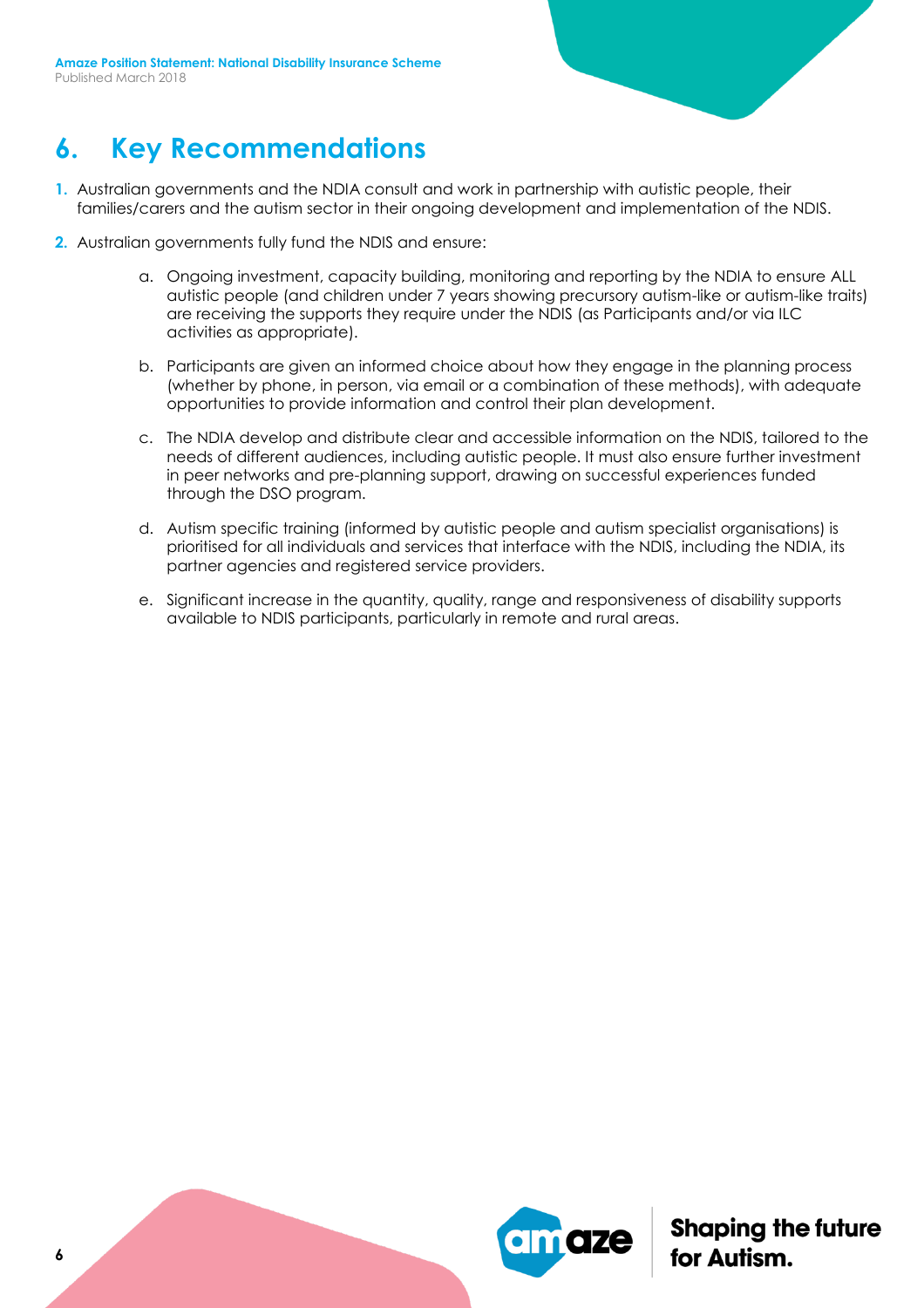### **Endorsed by:**





# **Attribution:**

This work should be referenced as: Amaze 2018, Position Statement – National Disability Insurance Scheme, available at www.amaze.org.au

**Amaze** 24 Drummond St, Carlton VIC 3053 PO Box 374, Carlton South VIC 3053 T 03 9657 1600 F 03 9639 4955 **E** info@amaze.org.au W amaze.org.au